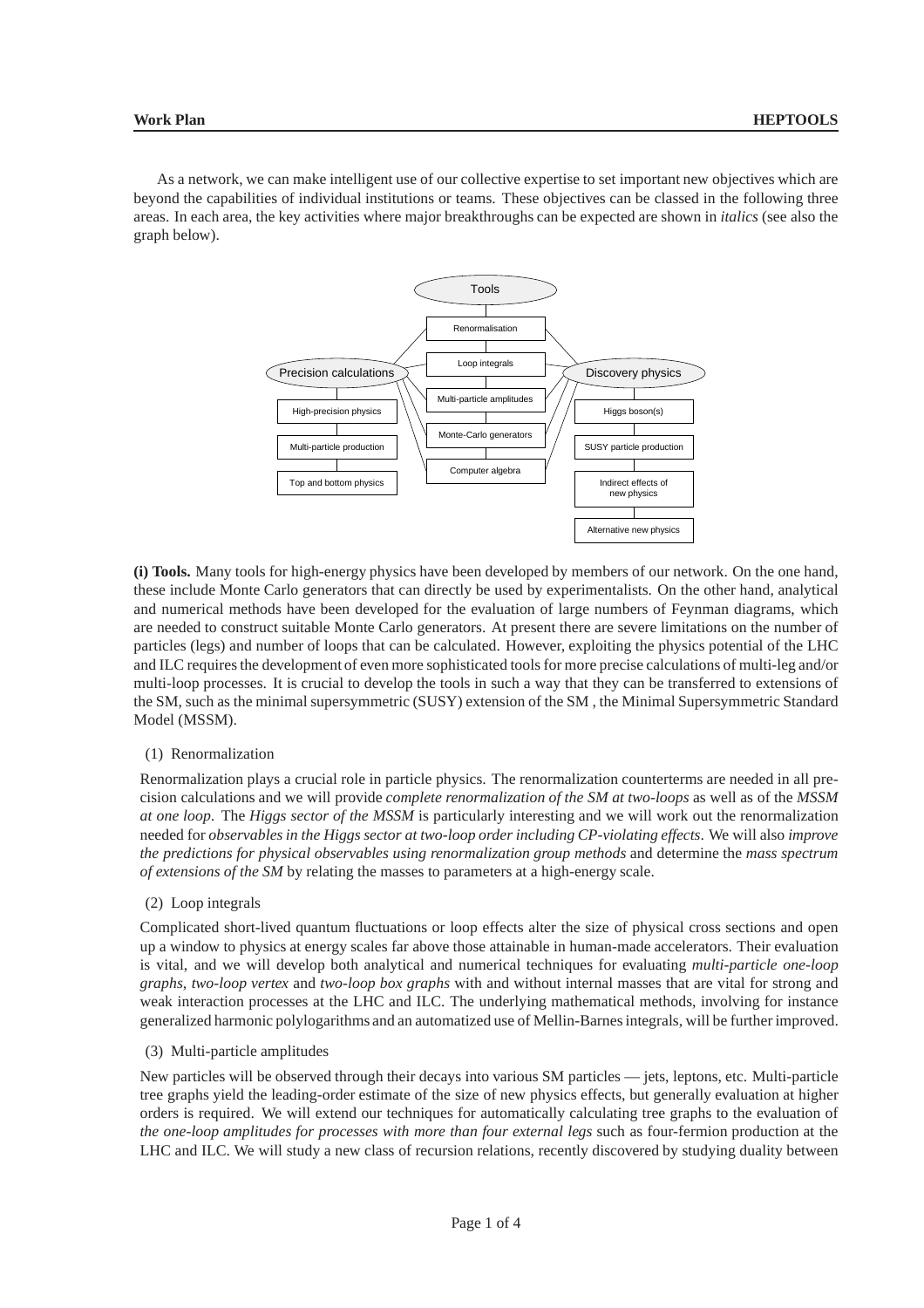Yang-Mills gauge theories and topological string theory and extend these techniques to obtain *improved recursion relations for tree-level as well as one-loop multi-particle amplitudes*.

### (4) Monte Carlo generators

Numerical methods play an essential role in determining precise predictions for physical observables. We will *construct and validate generators* suitable for tree processes and work on the *automated evaluation of strong and weak interaction corrections* at one loop. A major focus will be to combine strong QCD and weak corrections in *Monte Carlo programs that can be used to analyze LHC data*. Moreover, we will implement *SUSY spectrum calculations* into Monte Carlos.

# (5) Computer algebra

The complexity of multi-particle multi-loop processes requires the use and development of algebraic programs based on systems like MATHEMATICA, MAPLE or FORM. We will further refine these packages and apply them to *automatically generate and calculate one-loop amplitudes with more than four external legs*, as well as *two-loop amplitudes*. A common problem is the handling of the systems of equations relating loop integrals. We will develop *algebraic packages to exploit the integral relations and solve for the master integrals*. As most of the outstanding problems can only be solved by intense use of computer algebra programs such as FORM, involving very long run-times, parallel versions of this code have to be developed.

**(ii) Precision Calculations.** In order to exploit the potential of large colliders as much as possible, precision calculations including both strong and electroweak corrections are mandatory. These calculations, needed for both the LHC and the ILC, require the use of the sophisticated tools developed within and outside our network to calculate higher-order radiative corrections and processes with a larger number of particles. These calculations should not only be performed in the SM but also in extensions thereof since the new physics indirectly gives rise to extra corrections to SM processes. Moreover, once new physics has been established it has to be taken into account in all analyses. Therefore we aim at developing tools that are model independent and flexible.

### (6) High-precision physics

At hadron colliders all processes are affected by sizable effects of the strong interaction which are typically at the order of 20–50%. The calculation of these strong corrections is vital for the analysis of all experiments. We aim to compute the strong interaction corrections for important processes such as vector boson pair production including *finite quark mass effects at next-to-leading order* as well as the dominant effects at *next-to-next-to-leading order*. *Next-to-next-to-leading QCD corrections to the Drell–Yan process and single W- and Z-boson production* are of key importance, since these processes serve as luminosity monitors at LHC. Next-to-leading order electroweak effects are expected to be of a similar size as the next-to-next-to-leading order strong effects. We will evaluate *the weak corrections to strong processes* and implement them in *Monte Carlo generators*. At high energies, the electroweak corrections become more important owing to the appearance of large logarithmic effects and can reach 20% or more at LHC energies. Therefore, we will use our new tools to evaluate the *large strong and electroweak corrections for the most important processes at the LHC* such as those required for accurate measurements of the W mass. In particular, we will *identify the large electroweak logarithms and resum them* and calculate the *large polynomial electroweak corrections in the MSSM Higgs sector* relevant for both LHC and ILC processes. We will use and extend soft gluon resummation techniques to improve SM predictions for Higgs production via gluon fusion and to estimate power-suppressed effects affecting the determination of the jet energy scale at hadron colliders.

In the cleaner environment of lepton colliders the accuracy of the experiments is much higher, and theoretical predictions need to be often more precise. This requires a more complete inclusion of higher-order electroweak corrections besides those of the strong interaction. In order to improve the current level of precision tests of the electroweak theory, in particular in view of the prospective experimental accuracies at the ILC, complete *two-loop corrections to fermion-pair production processes* and *Bhabha scattering* are required.

### (7) Multi-particle production

For processes with four fermions in the final state, the *full one-loop corrections* are required in order to match the accuracy of the ILC, in particular in the threshold region for W-pair production. The predictions and Monte Carlo generators for *six fermion production* will be improved by including higher-order corrections. At the LHC, multiparticle states are extremely abundant and potentially can mask the production and decay of heavy objects. We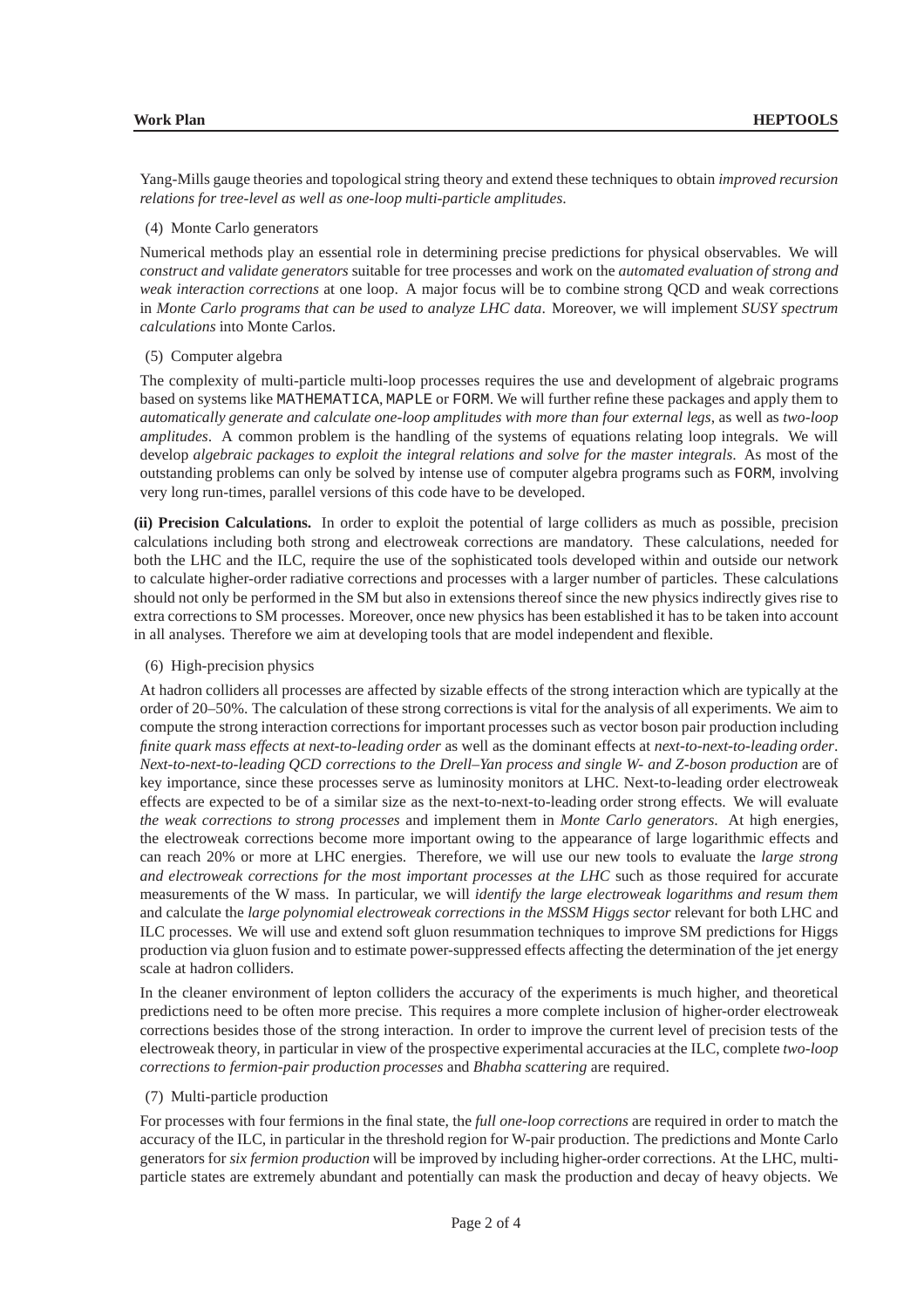will use the new techniques and tools developed within the network to compute the *strong corrections to processes with four and six particles* in the final state. Moreover, *tree-level generators* will be developed to describe LHC processes with even more particles in the final state.

(8) Top and bottom physics

The production and decay properties of top and bottom quarks are sensitive probes of possible effects of new physics. So far, we do not know very much about the top quark and its interactions, although the large top quark Yukawa coupling gives it a unique relationship with electroweak symmetry breaking. Amongst other things, we will compute the *strong corrections to single top production and top-pair production* at the LHC. We will identify strategies for determining the top quark properties and *constrain models with non-standard top interactions*. For what concerns the bottom quark, the experimental results at the B factories started a new phase of precision measurements, which will continue at the LHC. Precision calculations in *semileptonic and radiative B decays* have become necessary. We will study strong and electroweak corrections to these processes and their impact on the determination of the CKM matrix elements and the quark masses.

**(iii) Discovery Physics.** Our network focuses on questions related to electroweak symmetry breaking and the origin of mass together with the (related) quest for more general symmetries and other features than those already proven to exist. Among the main challenges to be met at the LHC and ILC are the discovery of the Higgs, the search for SUSY particles and the determination of their properties, and the identification of any possible new physics that could show up at the TeV scale. In particular, we will explore mechanisms for stabilizing the huge hierarchy between the weak scale and the Planck scale.

# (9) Higgs boson(s)

The Higgs boson as one of the key ingredients of the Standard Model is still undiscovered. If it exists, it will almost undoubtedly be discovered at the LHC. However, its spin properties, its quantum numbers, and its couplings with other particles must be measured with high precision for its identification. Therefore, we will develop and work out in detail *improved strategies for searching for and identifying the Higgs boson*. In SUSY models, the phenomenology of Higgs bosons can be completely different from the SM. We will systematically study and develop strategies for *Higgs search in non-standard scenarios*. We will also make more *precise predictions of the Higgs production cross sections and transverse momentum distributions including strong and electroweak corrections and taking into account CP-violating effects*.

### (10) SUSY particle production

SUSY particles are among the most eagerly anticipated physics targets of the LHC and the ILC. Therefore, we will *develop strategies for identifying supersymmetry at the LHC* and improve the theoretical predictions for production and decays of SUSY particles. Exploiting the calculational flexibility of the tools developed in this network, we are planning, for instance, to perform *full one-loop calculations for the production of SUSY particles including their decay*. The LHC and ILC have quite different strengths and will therefore yield highly complementary results. We will perform *detailed studies of the synergy of the LHC and ILC in searches for supersymmetry and other kinds of new physics and work out the expected physics gain*. Another crucial area of study is *CP and flavour violation in extended SUSY models* and the impact they may have on SUSY mass spectra and the production and decays of SUSY particles.

#### (11) Indirect effects of new physics

Precision measurements of rare decays can provide important constraints on the SM and its extensions. They can be performed at dedicated facilities at low energies but also at the LHC. We will calculate *NLO SUSY effects in radiative and rare B decays* and derive *constraints from B and K physics on the SUSY particle spectrum*. Moreover, we will study the *impact of SUSY particles on the determination of the CKM matrix*.

# (12) Alternative new physics

We will study the effects of other possible new particles and interactions at high-energy scales on a large variety of LHC and ILC observables. We will investigate *CP-violating effects in the leptonic sector* and the *phenomenological consequences of different SUSY scenarios on neutrino physics*. We will *derive constraints on new physics models from bounds on the dark matter relic density*. We will also be concerned with other more speculative theories such as *little-Higgs theories*, Kaluza-Klein excitations in theories of *extra dimensions*, which are motivated by string theory, and phenomenological implications of a *non-commutative space-time*.